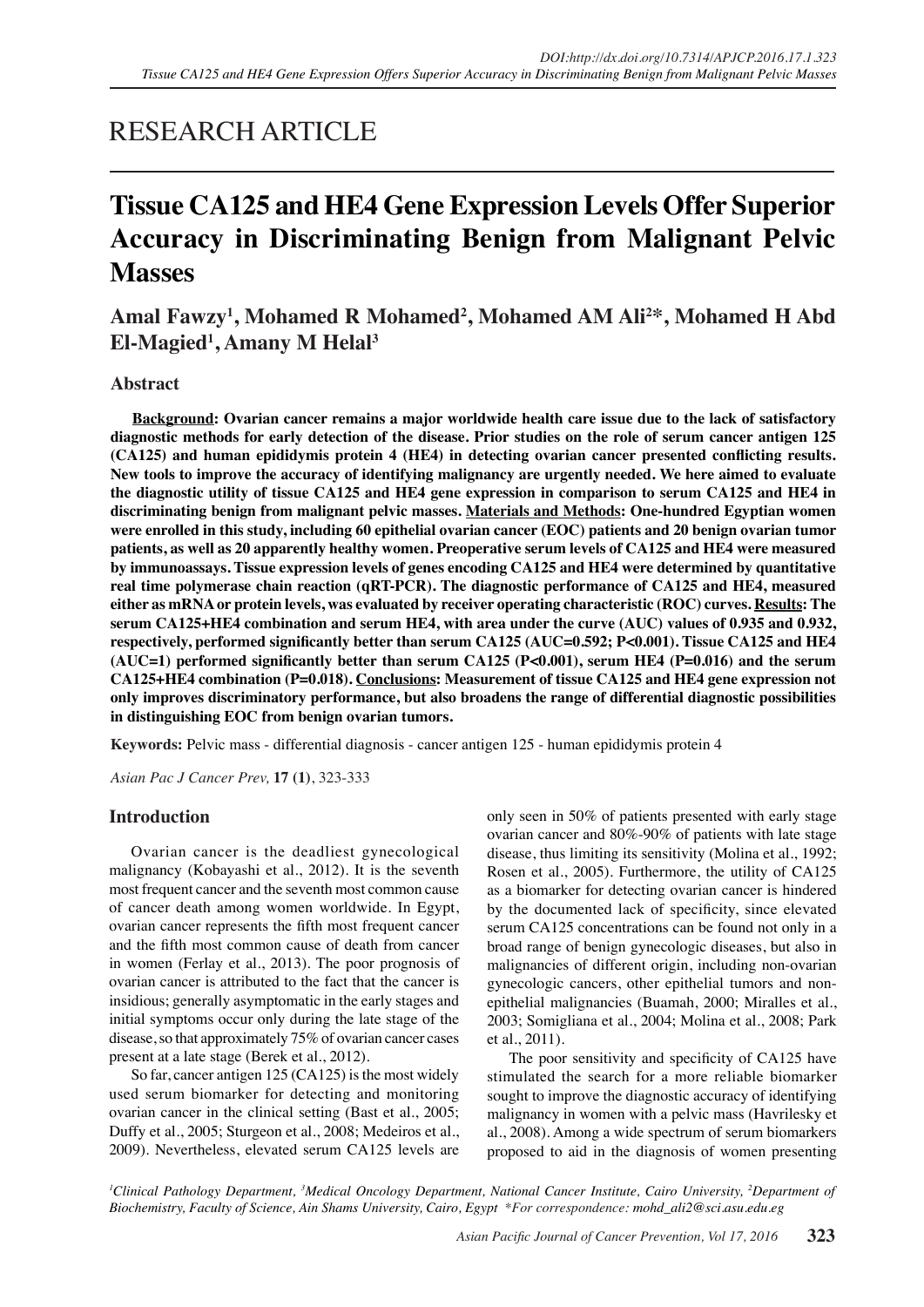with a suspicious pelvic mass, human epididymis protein 4 (HE4), has been introduced as a novel biomarker for ovarian cancer diagnosis (Hellström et al., 2003; Su et al., 2013). HE4 was found to offer a better diagnostic performance than CA125 for distinguishing between benign and malignant pelvic masses (Holcomb et al., 2011; Zheng and Gao, 2012; Chung et al., 2013). Regardless of its beneficial characteristics, similar to classic tumor markers (Trapé et al., 2011), HE4 has some limitations in the detection of tumors, where its level may be elevated in benign diseases without evidence of malignancy (Hertlein et al., 2012).

Prior studies on the role of CA125 and HE4 in the differential diagnosis of ovarian masses reported controversial and inconsistent conclusions. Although several meta-analyses have reported that HE4 had a better performance than CA125 for the diagnosis of ovarian cancer (Yu et al., 2012; Ferraro et al., 2013; Yang et al., 2013; Zhen et al., 2104), in other studies (Montagnana et al., 2009; Partheen et al., 2011; Van Gorp et al., 2011), it has been indicated that HE4 is not superior to CA125 in differentiating benign ovarian masses from malignant ovarian tumors.

Several reports have proposed that combining the measurements of serum CA125 and HE4 levels yielded a higher accuracy compared to either biomarker alone for the differential diagnosis of pelvic masses (Moore et al., 2008; Huhtinen et al., 2009; Moore et al., 2009; Escudero et al., 2011; Lenhard et al., 2011; Freydanck et al., 2012). However, it has been shown that no benefit from combining CA125 and HE4 in the clinical practice (Jacob et al., 2011).

An algorithm for risk scoring called the risk of ovarian malignancy algorithm (ROMA) based on menopausal status and preoperative measurement of serum CA125 and HE4 levels has been proposed for stratifying women with pelvic mass scheduled to undergo surgery into lowand high-risk groups (Moore et al., 2009). Although several studies have reported that ROMA yielded a better diagnostic accuracy than either marker alone (Moore et al., 2008; Moore et al., 2009; Bandiera et al., 2011; Molina et al., 2011; Moore et al., 2011; Li et al., 2012; Ortiz-Muñoz et al., 2014; Fujiwara et al., 2015), other studies failed to demonstrate its superiority over CA125 or HE4 alone for assessing the risk of ovarian cancer (Montagnana et al., 2011; Van Gorp et al., 2011; Wang et al., 2014).

Data from previous studies on the accuracy of serum CA125 and HE4 as well as ROMA in ovarian cancer diagnosis are contradictory and it has not been conclusively determined which of these markers yields the best performance. With all of this in mind, there is a pressing need to identify new tools with higher diagnostic accuracy for ovarian cancer diagnosis. In view of the clinical importance of diagnosing ovarian cancer with a better performance and in an attempt to identify a more accurate diagnostic tool, the current study was conducted to evaluate the diagnostic accuracy of tissue CA125 and HE4 gene expression levels in comparison to serum CA125 and HE4 levels as well as ROMA in a cohort of Egyptian women with a pelvic mass.

# **Materials and Methods**

#### *Study population and design*

Eighty patients who were diagnosed with a pelvic mass suspected for ovarian cancer and were scheduled for surgical intervention at the Surgery Department, National Cancer Institute, Cairo University, Cairo, Egypt from October 2012 to August 2013 were prospectively enrolled in this case-control study. In addition, 20 agematched healthy women who admitted to the Surgery Department, National Cancer Institute, Cairo University, Cairo, Egypt for physical examination and had no medical history of malignant diseases were recruited as controls. To be eligible for enrollment, patients were required to be 18 years of age or older and have a diagnosis of a pelvic mass. All patients underwent radiologic imaging prior to surgery to document the presence of a pelvic mass.

All patients underwent surgical removal of the ovarian mass. Tissue specimens were obtained from all patients and reviewed by three experienced gynecological pathologists to verify the diagnoses made by the site pathologists as either benign or malignant. Twenty normal ovarian specimens were obtained from apparently normal tissue excised from the safety margins of the patients. Histological type and differentiation grade of ovarian cancer tissues were determined according to World Health Organization (WHO) criteria. Ovarian cancer surgical staging was performed according to the International Federation of Gynecology and Obstetrics (FIGO) guidelines. Early stage was defined as FIGO stages I & II, while late stage was defined as FIGO stages III & IV. Patients' demographic and clinical data were retrieved from the patients' medical records. Women were considered to be postmenopausal if they had not experienced a menstrual period for at least one year prior to enrollment, or if they were >55 years old and the date of the last menstrual period was unknown. Women were considered to be premenopausal if they had a period within 1 year of the study entry or if they were <48 years old and the date of their last menstrual period was unknown. Exclusion criteria include: 1) Pregnancy, 2) Chronic liver disease, 3) Chronic renal failure. All enrolled patients and healthy women provided written informed consent prior to inclusion into the study in accordance with the Declaration of Helsinki. The study protocol was approved by the scientific ethical committee of National Cancer Institute, Cairo University, Cairo, Egypt.

#### *Measurement of serum CA125 and HE4 levels*

Blood samples were collected from patients and healthy women into plastic BD vacutainer rapid serum tubes (Becton, Dickinson and Company, Franklin Lakes, NJ, USA) by venipuncture. The blood samples were obtained from the patients on the day preceding the planned surgery. Sera were immediately obtained, aliquoted in sterile polypropylene tubes and stored at −80°C until analysis was carried out. Preoperative serum levels of CA125 and HE4 were measured using the Architect CA125II chemiluminescent microparticle immunoassay (Abbott Diagnostics, Abbott Park, IL, USA) and the HE4 enzyme immunoassay (EIA; Fujirebio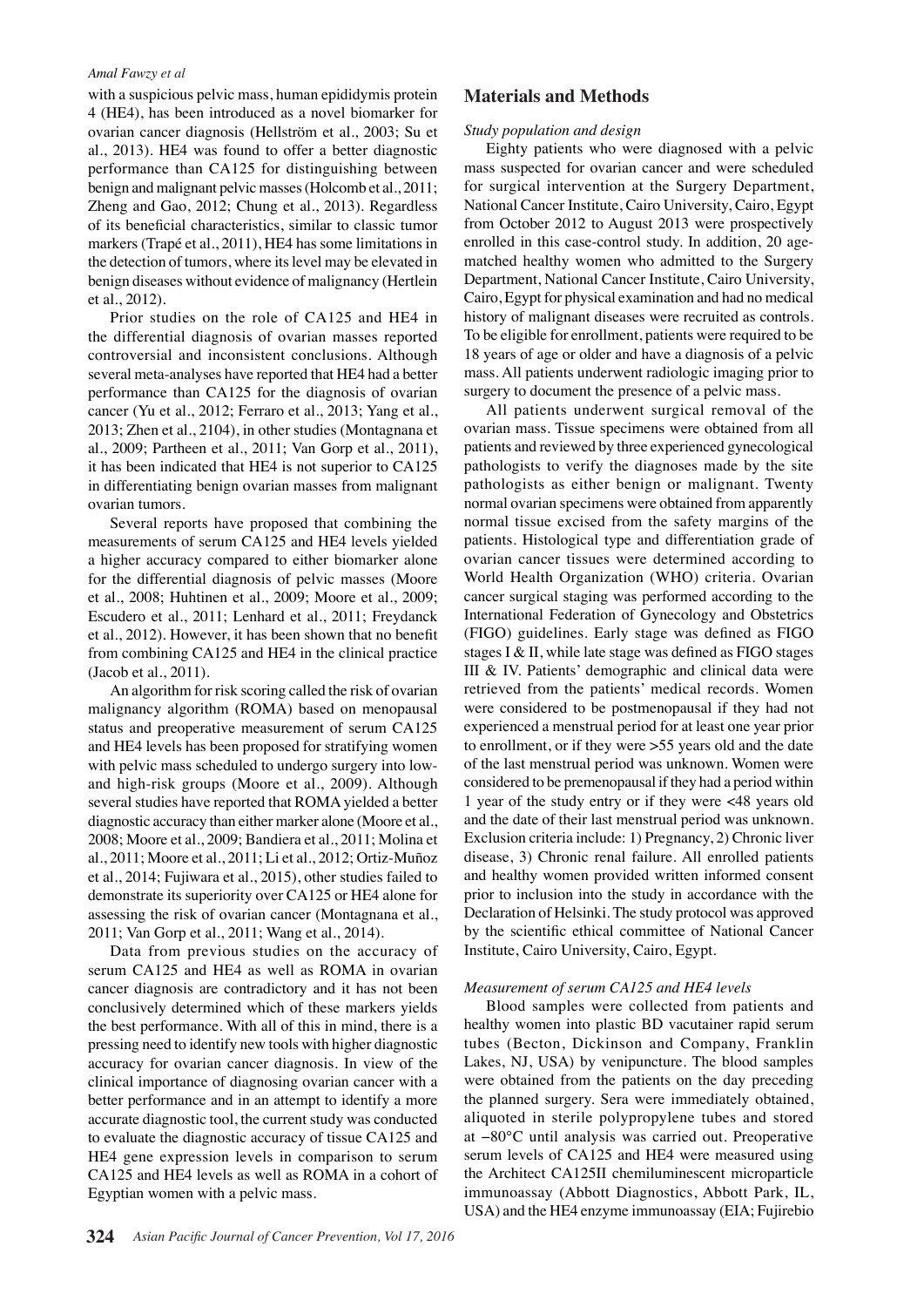*Tissue CA125 and HE4 Gene Expression Offers Superior Accuracy in Discriminating Benign from Malignant Pelvic Masses* Diagnostics, Malvern, PA, USA), respectively, according to the manufacturer's instructions.

## *Calculation of the ROMA score*

The ROMA score combines CA125 and HE4 values along with the menopausal status into a predictive index (PI), which in turn is used to calculate the predicted probability (PP) of ovarian cancer (from 0 to 100%). ROMA score was calculated according to the previously described formulae (Moore et al., 2009; Moore et al., 2010), using logistic regression analysis for premenopausal and postmenopausal women as follows, where LN is the natural logarithm: Premenopausal women PI=−12.0+2 .38×LN[HE4]+0.0626×LN[CA125]; postmenopausal women PI=−8.09+1.04×LN[HE4]+0.732×LN[CA125];  $PP=exp(PI)/[1+exp(PI)];$  and ROMA  $(\%) = exp(PI)/[1+exp(PI)]$  $[1+exp(PI)]\times100$ .

## *Quantification of tissue CA125 and HE4 mRNA levels*

The gene expression levels of mucin 16 (MUC16) and whey acidic protein (WAP) four-disulfide core domain 2 (WFDC2), which encode the CA125 and HE4 proteins, respectively, were quantified in normal, benign and malignant tissues by quantitative real time polymerase chain reaction (qRT-PCR). Briefly, the tissue specimens were collected during surgery, snap-frozen and stored in liquid nitrogen until analysis was performed. Total RNA was purified using RNeasy Mini Kit (Qiagen, Valencia, CA, USA) according to the manufacturer's instructions. Single-stranded RNA was reverse transcribed into single-stranded complementary DNA (cDNA) using High-Capacity cDNA Reverse Transcription kit (Applied Biosystems, Foster City, CA, USA) following the manufacturer's instructions. Quantitative assessment

of gene expression levels was performed by TaqMan gene expression assay (Applied Biosystems, Foster City, CA, USA) as recommended by the manufacturer. The StepOne Real-Time PCR System (Applied Biosystems, Foster City, CA, USA) was used for real-time analysis. Relative expression of MUC16 and WFDC2 genes was analyzed by the comparative Ct method  $(2^{-\Delta\Delta Ct})$  (Livak and Schmittgen, 2001), using glyceraldehyde-3-phosphate dehydrogenase (GAPDH) as the endogenous control. Data were expressed as the fold change in MUC16 and WFDC2 gene expression in the patients normalized to the expression levels of the endogenous control and relative to the healthy controls.

## *Statistical analysis*

Categorical variables were presented as the number of cases (percentage) and compared using the Pearson's chi-square  $(\chi 2)$  test. The continuous variables were reported as median (interquartile range, IQR: 25th quartile to 75th quartile) and the non-parametric Mann-Whitney U test and Kruskal-Wallis test were used to compare median levels of CA125 and HE4 between two and more than two groups, respectively. A 2-sided probability (P) value was used for all statistical analyses, and a P value of <0.05 was considered statistically significant. The correlation between each biomarker, measured either by immunoassays or by qRT-PCR, was analyzed using Spearman's rank correlation coefficient. To evaluate the diagnostic accuracy of CA125 and HE4, measured either as mRNA or protein levels, a receiver operating characteristic (ROC) curve was constructed and the areas under the curve (AUC) were calculated with 95% confidence intervals and compared using the nonparametric method developed by DeLong et al. (1988). Data statistical analyses were

|  | Table 1. Demographic and Clinical Characteristics of Epithelial Ovarian Cancer Patients |
|--|-----------------------------------------------------------------------------------------|
|--|-----------------------------------------------------------------------------------------|

| Feature               |                                | Epithelial ovarian cancer patients |                 |                      |
|-----------------------|--------------------------------|------------------------------------|-----------------|----------------------|
|                       | Premenopausal<br>$n=34(56.7%)$ | Postmenopausal<br>$n=26(43.3\%)$   | Total<br>$n=60$ | P value              |
| Age (years)           | $38.9 \pm 7.1$                 | $62.4 \pm 6.3$                     | $49.1 \pm 13.5$ |                      |
|                       | $(24-49)$                      | $(50-76)$                          | $(24-76)$       | $< 0.001*$           |
| Histological type     |                                |                                    |                 |                      |
| Serous                | $21(61.8\%)$                   | 14 (53.9%)                         | 35 (58.3%)      |                      |
|                       |                                |                                    |                 | 0.459†               |
| Endometrioid          | $11(32.3\%)$                   | 11 $(42.3\%)$                      | 22 (36.7%)      | $0.660 \pm$          |
| Mucinous              | $2(5.9\%)$                     | $1(3.8\%)$                         | $3(5.0\%)$      | $0.531\$             |
| Differentiation grade |                                |                                    |                 |                      |
| Grade 1               | $10(29.4\%)$                   | $9(34.6\%)$                        | 19 (31.7%)      |                      |
|                       |                                |                                    |                 | 1 vs. $2 = 0.300$    |
| Grade 2               | $17(50.0\%)$                   | $8(30.8\%)$                        | 25(41.7%)       | 1 vs. $3 = 0.600$    |
| Grade 3               | $7(20.6\%)$                    | $9(34.6\%)$                        | $16(26.6\%)$    | 2 vs. $3 = 0.124$    |
| FIGO stage            |                                |                                    |                 |                      |
| Stage I               | $17(50.0\%)$                   | $7(26.9\%)$                        | 24 (40.0%)      |                      |
|                       |                                |                                    |                 | I vs. II = $0.001*$  |
|                       |                                |                                    |                 | I vs. III = $0.679$  |
|                       |                                |                                    |                 | I vs. IV = $1.000$   |
| Stage II              | $2(5.9\%)$                     | 11 $(42.3\%)$                      | 13(21.7%)       | II vs. $III = 0.171$ |
| Stage III             | 13 (38.2%)                     | $7(26.9\%)$                        | $20(33.3\%)$    | II vs. IV = $0.136$  |
| Stage IV              | $2(5.9\%)$                     | $1(3.8\%)$                         | $3(5.0\%)$      | III vs. IV = $1.000$ |

FIGO, international federation of gynecology and obstetrics. Qualitative data are represented as the number of cases (%), whereas quantitative data are represented as mean ±SD (range, minimum-maximum).  $\dagger$ , Serous vs. Endometrioid;  $\ddagger$ , Serous vs. Mucinous; §, Endometrioid vs. Mucinous. \* indicates a statistically significant difference.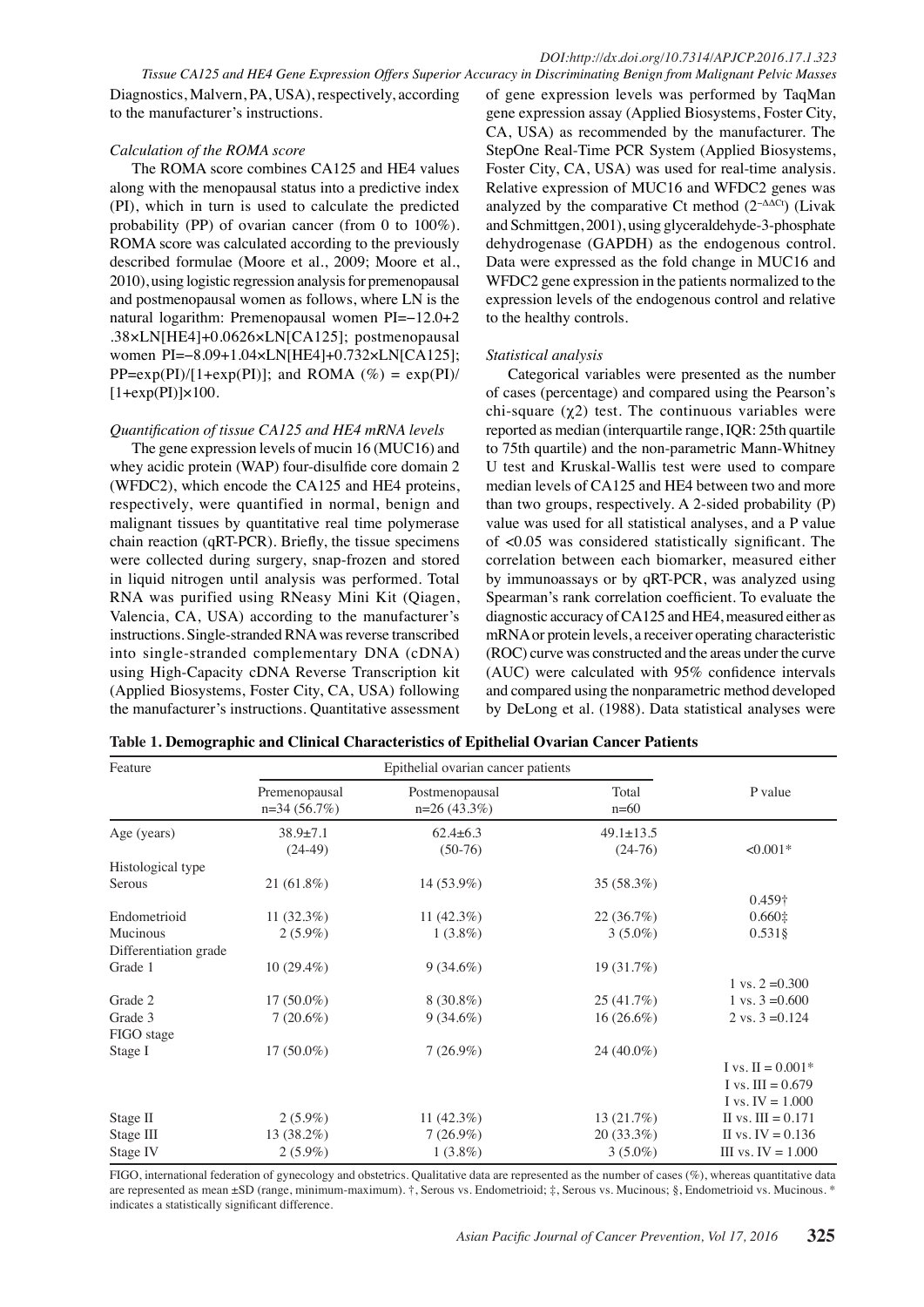performed using the statistical package for the social sciences (SPSS Statistics for Windows, Version 20.0; IBM Corp., Armonk, NY, USA).

# **Results**

#### *Demographic and clinical characteristics of the study cohort*

The study cohort comprised of 100 women, with a mean age of 46.9±13.0 years (range 23-76 years), including 63 premenopausal women and 37 postmenopausal women. The participants were divided into 3 groups: 1) twenty healthy women with a mean age of  $41.5\pm12.0$  years (range 23-62 years), including 15 premenopausal women and 5 postmenopausal women; 2) twenty benign ovarian tumor women with a mean age of  $45.8\pm11.0$  years (range) 25-65 years), including 14 premenopausal women and 6 postmenopausal women; 3) sixty epithelial ovarian cancer (EOC) women. Of the 20 benign ovarian tumor patients, 8 patients had adenofibroma (5 premenopausal women and 3 postmenopausal women), 8 patients had serous cystadenoma (6 premenopausal women and 2 postmenopausal women) and 4 patients had mucinous cystadenoma (3 premenopausal women and 1 postmenopausal women). The demographic and clinical features of EOC patients are summarized in Table 1.

#### *Serum CA125 and HE4 concentrations and ROMA score*

The median concentration of CA125 in benign ovarian tumor patients and those with EOC was significantly higher than that in healthy controls (P<0.05). Although the median CA125 serum concentration in EOC patients was higher than that in benign ovarian tumor patients, this difference did not reach statistical significance  $(P=0.222)$ . The median serum HE4 level in EOC patients was significantly higher than that in benign ovarian tumor patients and in healthy controls (P<0.001), whereas the concentrations of HE4 in benign ovarian tumor patients

**Table 2. Serum CA125 and HE4 Concentrations and ROMA Score among Healthy women, benign ovarian tumor patients and Epithelial Ovarian Cancer Patients** 

| Biomarker                       |                           | Participants (n=100)              |                                       | P value                                                                 |
|---------------------------------|---------------------------|-----------------------------------|---------------------------------------|-------------------------------------------------------------------------|
|                                 | Healthy women<br>$(n=20)$ | Benign ovarian tumors<br>$(n=20)$ | Epithelial ovarian cancer<br>$(n=60)$ |                                                                         |
| $CA125$ (U/mL)<br>Premenopausal | $4.7(0.7-8.9)$            | $12.4(5.9-16.8)$                  | $11.6(3.1-55.0)$                      | $0.014**$<br>$0.013**$                                                  |
| Postmenopausal                  | $1.6(0.7-5.7)$            | $12.6(6.3-16.1)$                  | $14.5(5.3-191.7)$                     | $0.525$ <sup>§</sup><br>$0.082^{\dagger}$<br>$0.011**$                  |
| Total                           | $4.7(0.8-6.9)$            | $12.4(6.7-16.5)$                  | $13.7(3.7-113.4)$                     | $0.381$ <sup>§</sup><br>$0.001**$<br>$<0.001**$<br>$0.222$ <sup>§</sup> |
| P value<br>HE4 (pmol/L)         | $0.672^{\Delta}$          | 0.968                             | $0.318*$                              |                                                                         |
| Premenopausal                   | 32.2 (30.0-41.1)          | 34.4 (32.0-36.1)                  | 109.4 (49.9-477.2)                    | $0.310^{+}$<br>$< 0.001$ <sup>#*</sup>                                  |
| Postmenopausal                  | 35.0 (30.3-45.1)          | 35.1 (30.9-45.0)                  | 84.7 (58.9-245.9)                     | $<0.001$ <sup>§*</sup><br>$0.931$ <sup>†</sup><br>$< 0.001$ #*          |
| Total                           | 32.7 (30.5-41.5)          | 34.4 (32.4-36.6)                  | 93.8 (54.8-412.6)                     | $<0.001$ §*<br>$0.369^{\dagger}$<br>$< 0.001$ #*<br>$< 0.001$ §*        |
| P value<br>ROMA score (%)       | $0.306^{\Delta}$          | $0.718^{9}$                       | $0.881*$                              |                                                                         |
| Premenopausal                   | $2.7(2.2-3.7)$            | $3.0(2.6-3.5)$                    | $31.5(7.7-94.3)$                      | $0.310^{+}$<br>$< 0.001$ <sup>#*</sup><br>$<0.001$ §*                   |
| Postmenopausal                  | $2.2(1.0-4.2)$            | $8.0(4.1-9.5)$                    | $20.8(9.5-55.6)$                      | $0.082^{\dagger}$<br>$< 0.001$ <sup>#*</sup>                            |
| Total                           | $2.7(2.1-3.8)$            | $3.2(2.6-6.4)$                    | 29.6 (8.9-76.8)                       | $0.008$ \$*<br>$0.049**$<br>${<}0.001$ <sup>#*</sup><br>$<0.001$ §*     |
|                                 | $P$ value                 | $0.612^{\Delta}$                  | $0.026$ <sup>9*</sup>                 | $0.586*$                                                                |

CA125, cancer antigen 125; HE4, human epididymis protein 4; ROMA, risk ovarian malignancy algorithm. Data are represented as median (interquartile range, IQR: 25th quartile to 75th quartile). †, Healthy women vs. Benign ovarian tumors; ‡, Healthy women vs. Epithelial ovarian cancer; §, Benign ovarian tumors vs. Epithelial ovarian cancer.  $\Lambda$ , ¶ and ¥, the difference in the CA125 and HE4 levels as well as ROMA score between pre- and post-menopausal women in Healthy women, Benign ovarian tumors and Epithelial ovarian cancer groups, respectively. \* indicates a statistically significant difference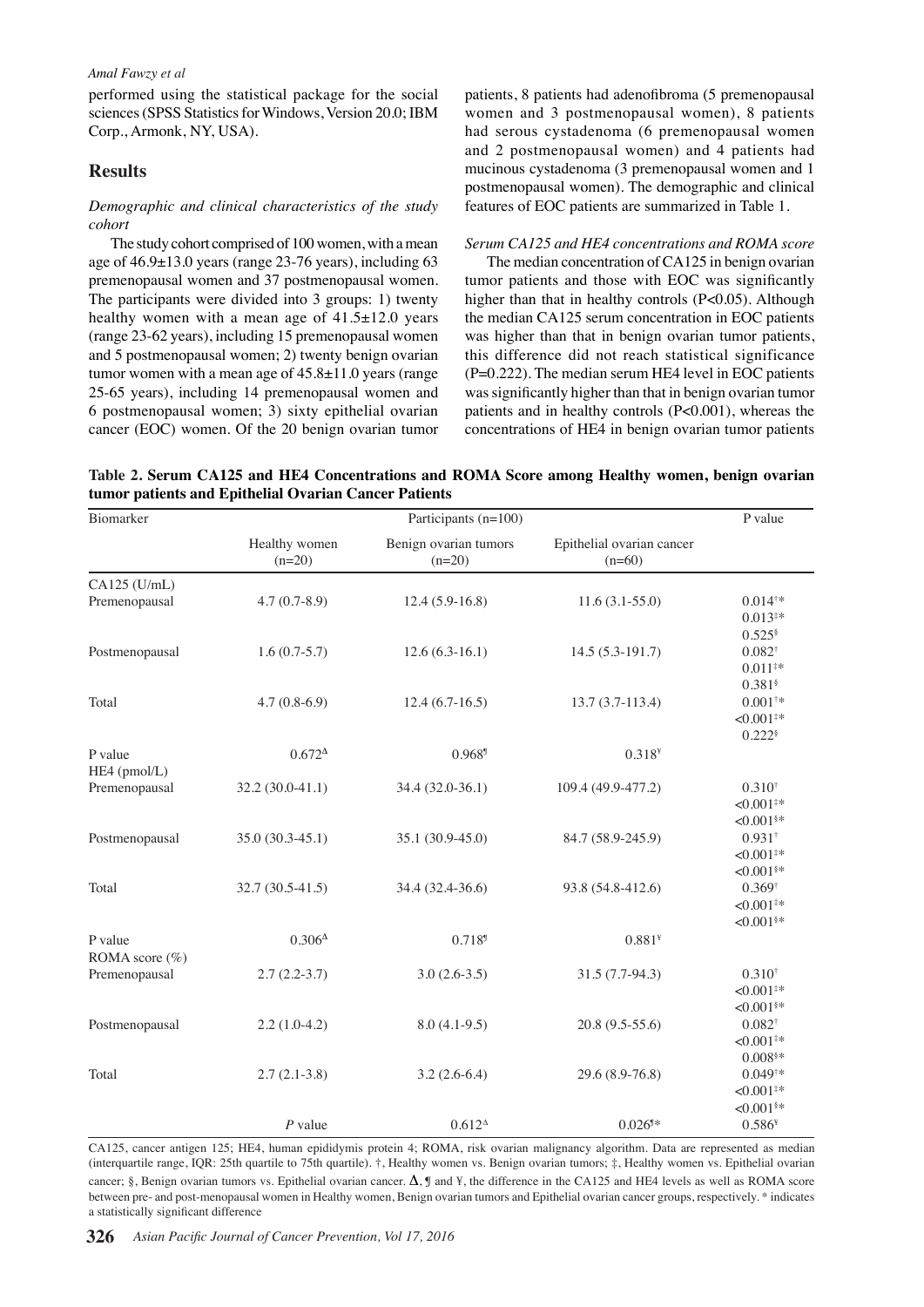were equivalent to those in healthy controls (P=0.369). The median ROMA scores differed significantly among healthy controls, benign ovarian tumor patients and EOC patients (P<0.05) (Table 2).

Table 3 shows the CA125 and HE4 serum levels as well as ROMA scores in EOC patients, subdivided according to histological type, differentiation grade and FIGO stage. Among EOC patients, the median CA125 concentration and ROMA score did not differ significantly among patients with endometrial, serous and mucinous adenocarcinoma (P>0.05). On the other hand, the median HE4 concentration was significantly higher in patients with serous adenocarcinoma than that in patients with endometrial adenocarcinoma  $(P=0.029)$ , whereas the

*Tissue CA125 and HE4 Gene Expression Offers Superior Accuracy in Discriminating Benign from Malignant Pelvic Masses* median HE4 concentration did not differ significantly neither between patients with serous and mucinous adenocarcinoma nor between patients with endometrial and mucinous adenocarcinoma (P>0.05). There were no statistically significant differences in the median CA125 and HE4 levels as well as ROMA scores among EOC patients with the different differentiation grades (P>0.05). Serum CA125 and HE4 levels as well as ROMA scores were found to be related to FIGO stage with higher values in late stages than in early stages, but this difference did not reach statistical significance (P>0.05).

#### *Tissue expression of CA125 and HE4 encoding genes*  The fold change in the expression levels of MUC16

**Table 3. CA125 and HE4 Serum Concentrations and ROMA Score in Epithelial Ovarian Cancer Patients According to histological type, differentiation grade and FIGO Stage**

| Variable                      | $CA125$ (U/mL)  | P value                    | $HE4$ (pmol/L)   | P value                    | ROMA score $(\%)$ | P value                    |
|-------------------------------|-----------------|----------------------------|------------------|----------------------------|-------------------|----------------------------|
| Histological type             |                 |                            |                  |                            |                   |                            |
| Serous $(n=35)$               | 12.1            |                            | 149.1            |                            | 28.8              |                            |
|                               | $(1.7 - 36.5)$  |                            | $(54.3 - 493.9)$ |                            | $(8.8 - 94.4)$    |                            |
|                               |                 | 0.119†                     |                  | $0.029$ †*                 |                   | $0.317\dagger$             |
|                               |                 | $0.294 \pm$                |                  | $0.720 \pm$                |                   | $0.346 \pm$                |
| Endometrioid $(n=22)$         | 34.2            | $0.616$ §                  | 74               | $0.112$ §                  | 23                | $0.112$ §                  |
|                               | $(6.1 - 131.8)$ |                            | $(50.8 - 106.2)$ |                            | $(7.7-51.6)$      |                            |
| Mucinous $(n=3)$              | 36.7            |                            | 173.5            |                            | 60                |                            |
|                               | $(8.8 - 290.4)$ |                            | $(69.8 - 807.3)$ |                            | $(26.2 - 98.6)$   |                            |
| Differentiation grade         |                 |                            |                  |                            |                   |                            |
| Grade $1$ (n=19)              | 12.9            |                            | 149.1            |                            | 34.8              |                            |
|                               | $(1.4 - 36.5)$  |                            | $(54.3 - 355.1)$ |                            | $(8.8 - 77.0)$    |                            |
|                               |                 | $1 \text{ vs. } 2 = 0.337$ |                  | $1 \text{ vs. } 2 = 0.470$ |                   | $1 \text{ vs. } 2 = 0.924$ |
| Grade $2(n=25)$               | 13.6            | $1 \text{ vs. } 3 = 0.243$ | 89.3             | $1 \text{ vs. } 3 = 0.461$ | 31.3              | $1 \text{ vs. } 3 = 1.000$ |
|                               | $(5.0 - 144.9)$ | 2 vs. $3 = 0.843$          | $(56.8 - 333.6)$ | 2 vs. $3 = 0.534$          | $(8.0 - 79.0)$    | $2 \text{ vs. } 3 = 0.905$ |
| Grade $3(n=16)$               | 23.4            |                            | 71.3             |                            | 18.5              |                            |
|                               | $(4.6 - 165.8)$ |                            | $(51.0 - 438.8)$ |                            | $(10.9 - 84.8)$   |                            |
| FIGO stage                    |                 |                            |                  |                            |                   |                            |
| Early stage $(I+II)$ $(n=37)$ | 12.9            |                            | 81.7             |                            | 21.5              |                            |
|                               | $(2.7-114.2)$   |                            | $(56.0 - 173.4)$ |                            | $(9.7 - 60.0)$    |                            |
|                               |                 | 0.589                      |                  | 0.489                      |                   | 0.676                      |
| Late stage (III+IV) $(n=23)$  | 14              |                            | 103              |                            | 34.8              |                            |
|                               | $(5.5-114.5)$   |                            | $(53.2 - 453.9)$ |                            | $(8.7-92.9)$      |                            |

CA125, cancer antigen 125; HE4, human epididymis protein 4; ROMA, risk ovarian malignancy algorithm. Data are represented as median (interquartile range, IQR: 25th quartile to 75th quartile or range, minimum-maximum as appropriate). †, Serous vs. Endometrioid; ‡, Serous vs. Mucinous; §, Endometrioid vs. Mucinous. \* indicates a statistically significant difference

| Table 4. Expression Levels Fold Change of MUC16 (Encoding CA125) and WFDC2 (encoding HE4) in Tissue |  |
|-----------------------------------------------------------------------------------------------------|--|
| Specimens of Patients with Benign Ovarian Tumor and EOC Relative to Healthy Controls                |  |

| Study group                        | <b>MUC16 (CA125)</b>   |          | WFDC2 (HE4)            |         |
|------------------------------------|------------------------|----------|------------------------|---------|
|                                    | Fold change            | P value  | Fold change            | P value |
| Benign ovarian tumors $(n=20)$     |                        |          |                        |         |
| Premenopausal $(n=14)$             | $1.26(1.18-1.34)$      | $0.012*$ | $1.22(1.11-1.59)$      | 0.968   |
| Postmenopausal $(n=6)$             | $1.10(1.03 - 1.18)$    |          | $1.31(1.13 - 1.54)$    |         |
| Total                              | $1.23(1.10-1.30)$      |          | $1.24(1.11-1.52)$      |         |
| Epithelial ovarian cancer $(n=60)$ |                        |          |                        |         |
| Premenopausal $(n=34)$             | $16.1(5.3-62.5)$       | 0.571    | 84.4 (13.5–543.5)      | 0.704   |
| Postmenopausal $(n=26)$            | $14.0(6.0-31.1)$       |          | $43.9(15.5 - 526.8)$   |         |
| Total                              | $14.9(6.1 - 48.5)$     |          | 58.6 (14.7–444.0)      |         |
|                                    | $<0.001$ <sup>+*</sup> |          | $<0.001$ <sup>+*</sup> |         |

CA125, cancer antigen 125; HE4, human epididymis protein 4, MUC16, mucin 16; WFDC2,whey acidic protein (WAP) four-disulfide core domain 2. Fold change is the normalized MUC16 and WFDC2 expression in the benign ovarian tumors/Epithelial ovarian cancer group relative to the normalized MUC16 and WFDC2 expression in the healthy women group. Fold change is represented as median (interquartile range, IQR: 25th quartile to 75th quartile). †, the difference in the fold change between Benign ovarian tumor and Epithelial ovarian cancer groups, independently from menopausal status and for pre- and post-menopausal women as separate groups. \* indicates a statistically significant difference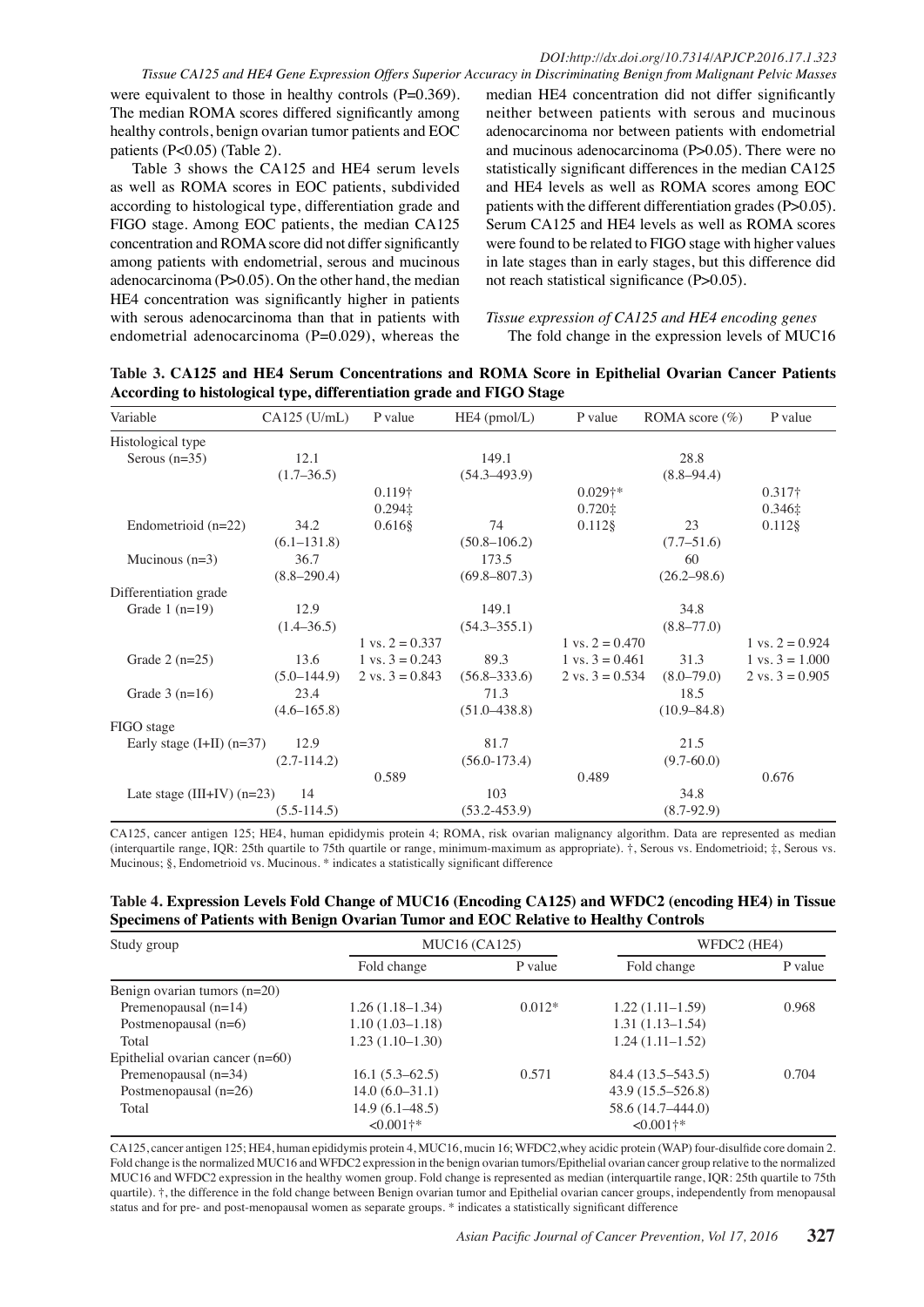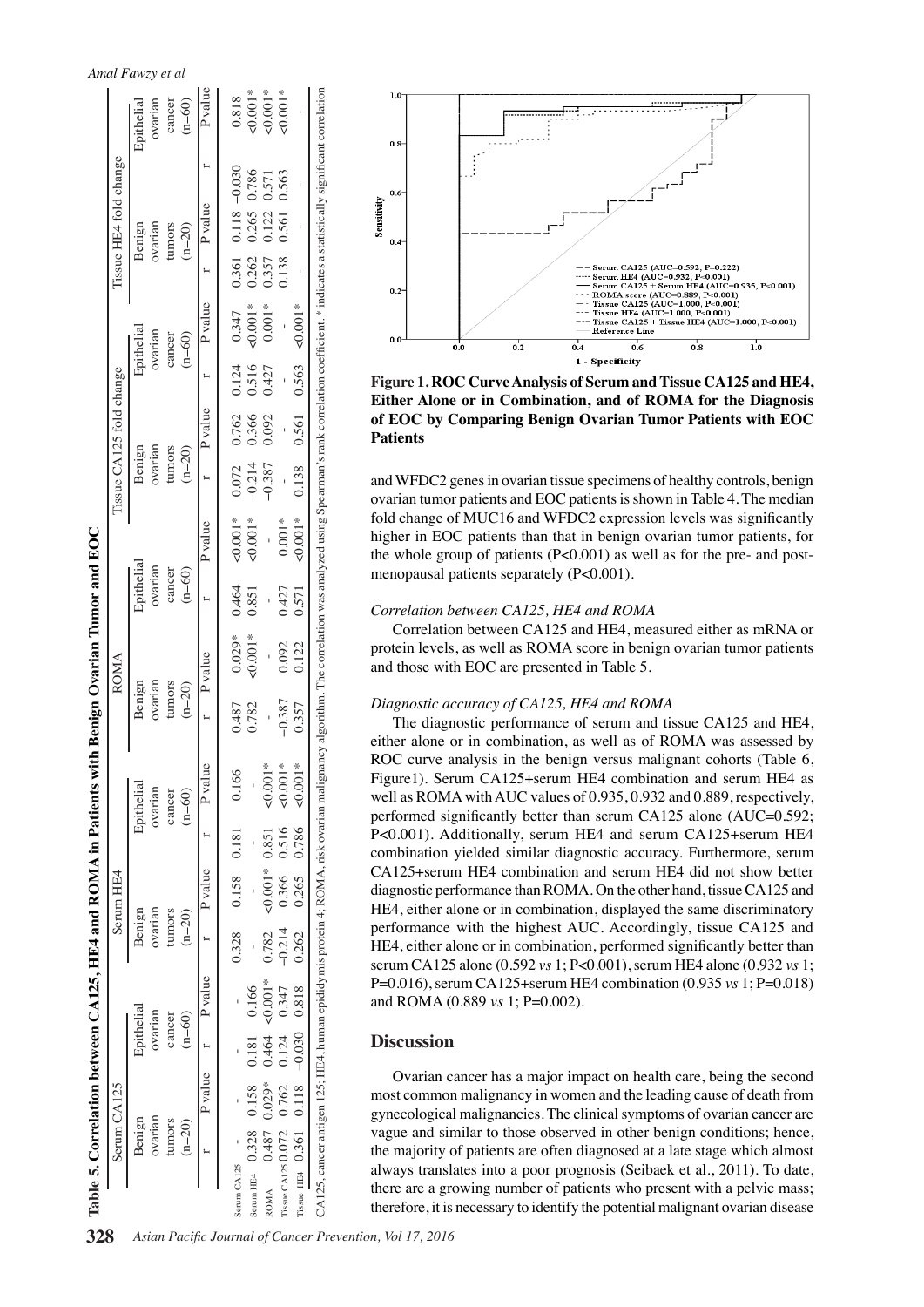| ĺ                                                      |  |
|--------------------------------------------------------|--|
|                                                        |  |
|                                                        |  |
| J                                                      |  |
|                                                        |  |
|                                                        |  |
| ļ                                                      |  |
|                                                        |  |
|                                                        |  |
|                                                        |  |
|                                                        |  |
| .<br>ا                                                 |  |
|                                                        |  |
|                                                        |  |
|                                                        |  |
| $\frac{1}{2}$                                          |  |
|                                                        |  |
|                                                        |  |
|                                                        |  |
|                                                        |  |
| <br> <br>                                              |  |
| ֚֚֬<br>֖֖֖֖֖ׅ֪ׅׅׅ֚֚֚֚֚֚֚֚֚֚֚֚֚֚֚֚֚֚֚֬֝֕֝֬֝֬֓֬֝֓֬֝֓֬֝֓֬ |  |
| -<br>く                                                 |  |
| 5<br>P                                                 |  |
|                                                        |  |
|                                                        |  |
| I                                                      |  |
| י<br>י                                                 |  |
| J                                                      |  |
| i<br>ׇ֚֕                                               |  |
|                                                        |  |
|                                                        |  |
|                                                        |  |
|                                                        |  |
| d                                                      |  |
| ζ                                                      |  |
| i<br>í                                                 |  |

| $(0.466 - 0.717)$<br>$(1.000 - 1.000)$<br>$(0.878 - 0.987)$<br>$(1.000 - 1.000)$<br>$(1.000 - 1.000)$<br>$(0.880 - 0.990)$<br>$(0.818 - 0.960)$<br>$(95\%$ CI)<br>$0.001*$<br>$0.001*$<br>$0.001*$<br>$0.001*$<br>$0.002*$<br>0.889<br>0.932<br>0.935<br>$0.016*$<br>$0.018*$<br>0.592<br>AUC<br>0.939<br>0.339<br>0.303<br>$\overline{\phantom{0}}$<br>Accuracy<br>$0.001*$<br>$\begin{array}{c} 0.001* \\ 0.001* \\ 0.002* \end{array}$<br>$0.001*$<br>$0.001\,^*$<br>$0.001*$<br>0.196<br>$0.196$<br>1<br>57.5<br>87.5<br>87.5<br>$(\%)$<br>100<br>100<br>100<br>80<br>$40.001*$<br>$40.001*$<br>$40.001*$<br>$40.001*$<br>$40.001*$<br>$-0.001*$<br>$0.015*$<br>$0.575*$<br>$0.048*$<br>0.158<br>55.9<br>66.7<br>70.8<br>$(\%)$<br>100<br>100<br>100<br>37<br>$0.288*$<br>$0.033*$<br>$0.033*$<br>$0.033*$<br>$0.18$<br>0.18<br>0.18<br>94.6<br>97.8<br>$($ %)<br>100<br>100<br>100<br>100<br>100<br>$\overline{\phantom{0}}$<br>Specificity<br>$50.001*$<br>$50.001*$<br>$0.001*$<br>$0.040*$<br>$0.040*$<br>$0.033*$<br>$0.040*$<br>100<br>100<br>100<br>100<br>100<br>$(\%)$<br>85<br>95<br>$\overline{\phantom{0}}$<br>Sensitivity<br>$-0.001*$<br>$40.001*$<br>$-0.001*$<br>$-0.001*$<br>$0.001*$<br>$0.027*$<br>0.364<br>0.194<br>43.3<br>83.3<br>88.3<br>100<br>100<br>100<br>$(\%)$<br>75<br>values<br>≤19.4<br>>19.4<br>$0.6$<br>0.64<<br>$\leq 2.3$<br>$>2.3$<br>$_{\leq 8.9}$<br>> 8.9<br>$\leq 2.1$<br>$\geqslant$<br>$cancer (n=60)$<br>Tissue CA125+Tissue HE4 vs. Serum CA125+Serum HE4<br>31<br>26<br>$\begin{array}{c}\n 2 & 2 \\ 2 & 3\n \end{array}$<br>15<br>$\infty$<br>53<br>$\infty$<br>$\circ$<br>$\overline{ }$<br>$\circ$<br>Serum CA125 vs. Serum CA125+Serum HE4<br>Serum CA125<br>Tissue CA125 vs. Serum CA125+Serum HE4<br>Tissue CA125 vs. Tissue CA125+Tissue HE4<br>Tissue HE4 vs. Serum CA125+Serum HE4<br>Serum HE4 vs. Serum CA125+Serum HE4<br>Tissue CA125+Tissue HE4 vs. Serum HE4<br>Tissue HE4 vs. Tissue CA125+Tissue HE4<br>Benign ovarian<br>tumors $(n=20)$<br>Serum CA125+Serum HE4 vs. ROMA<br>$\overline{\mathcal{L}}$<br>$20\,$<br>$R \circ R \circ$<br>$\overline{17}$<br>$\overline{c}$<br>$\overline{19}$<br>$\circ$<br>$\circ$<br>$\sim$<br>$\circ$<br>Tissue CA125 vs. Serum CA125<br>Tissue CA125+Tissue HE4 vs.<br>Iissue HE4 vs. Serum CA125<br>Tissue CA125 vs. Serum HE4<br>Serum CA125 vs. Serum HE4<br>Tissue CA125 vs. Tissue HE4<br>Tissue HE4 vs. Serum HE4<br>Serum $CA125 +$ Serum HE4<br>$Tissue CA125 + Tissue HE4$<br>Tissue CA125 fold change<br>Tissue CA125 vs. ROMA<br>Serum CA125 vs. ROMA<br>Serum HE4 vs. ROMA<br>Tissue HE4 vs. ROMA<br>Tissue HE4 fold change<br>Serum CA125 (U/mL)<br>Serum HE4 (pmol/L)<br>ROMA score<br>P value |                                  |  |  |  | P value <sup>†</sup> |  |
|----------------------------------------------------------------------------------------------------------------------------------------------------------------------------------------------------------------------------------------------------------------------------------------------------------------------------------------------------------------------------------------------------------------------------------------------------------------------------------------------------------------------------------------------------------------------------------------------------------------------------------------------------------------------------------------------------------------------------------------------------------------------------------------------------------------------------------------------------------------------------------------------------------------------------------------------------------------------------------------------------------------------------------------------------------------------------------------------------------------------------------------------------------------------------------------------------------------------------------------------------------------------------------------------------------------------------------------------------------------------------------------------------------------------------------------------------------------------------------------------------------------------------------------------------------------------------------------------------------------------------------------------------------------------------------------------------------------------------------------------------------------------------------------------------------------------------------------------------------------------------------------------------------------------------------------------------------------------------------------------------------------------------------------------------------------------------------------------------------------------------------------------------------------------------------------------------------------------------------------------------------------------------------------------------------------------------------------------------------------------------------------------------------------------------------------------------------------------------------------------------------------------------------------------------------------------------------------------------------------------------------------------------------------------------------------------------------------------|----------------------------------|--|--|--|----------------------|--|
|                                                                                                                                                                                                                                                                                                                                                                                                                                                                                                                                                                                                                                                                                                                                                                                                                                                                                                                                                                                                                                                                                                                                                                                                                                                                                                                                                                                                                                                                                                                                                                                                                                                                                                                                                                                                                                                                                                                                                                                                                                                                                                                                                                                                                                                                                                                                                                                                                                                                                                                                                                                                                                                                                                                      |                                  |  |  |  |                      |  |
|                                                                                                                                                                                                                                                                                                                                                                                                                                                                                                                                                                                                                                                                                                                                                                                                                                                                                                                                                                                                                                                                                                                                                                                                                                                                                                                                                                                                                                                                                                                                                                                                                                                                                                                                                                                                                                                                                                                                                                                                                                                                                                                                                                                                                                                                                                                                                                                                                                                                                                                                                                                                                                                                                                                      |                                  |  |  |  | 0.222                |  |
|                                                                                                                                                                                                                                                                                                                                                                                                                                                                                                                                                                                                                                                                                                                                                                                                                                                                                                                                                                                                                                                                                                                                                                                                                                                                                                                                                                                                                                                                                                                                                                                                                                                                                                                                                                                                                                                                                                                                                                                                                                                                                                                                                                                                                                                                                                                                                                                                                                                                                                                                                                                                                                                                                                                      |                                  |  |  |  |                      |  |
|                                                                                                                                                                                                                                                                                                                                                                                                                                                                                                                                                                                                                                                                                                                                                                                                                                                                                                                                                                                                                                                                                                                                                                                                                                                                                                                                                                                                                                                                                                                                                                                                                                                                                                                                                                                                                                                                                                                                                                                                                                                                                                                                                                                                                                                                                                                                                                                                                                                                                                                                                                                                                                                                                                                      |                                  |  |  |  | $0.001*$             |  |
|                                                                                                                                                                                                                                                                                                                                                                                                                                                                                                                                                                                                                                                                                                                                                                                                                                                                                                                                                                                                                                                                                                                                                                                                                                                                                                                                                                                                                                                                                                                                                                                                                                                                                                                                                                                                                                                                                                                                                                                                                                                                                                                                                                                                                                                                                                                                                                                                                                                                                                                                                                                                                                                                                                                      |                                  |  |  |  |                      |  |
|                                                                                                                                                                                                                                                                                                                                                                                                                                                                                                                                                                                                                                                                                                                                                                                                                                                                                                                                                                                                                                                                                                                                                                                                                                                                                                                                                                                                                                                                                                                                                                                                                                                                                                                                                                                                                                                                                                                                                                                                                                                                                                                                                                                                                                                                                                                                                                                                                                                                                                                                                                                                                                                                                                                      |                                  |  |  |  | $0.001*$             |  |
|                                                                                                                                                                                                                                                                                                                                                                                                                                                                                                                                                                                                                                                                                                                                                                                                                                                                                                                                                                                                                                                                                                                                                                                                                                                                                                                                                                                                                                                                                                                                                                                                                                                                                                                                                                                                                                                                                                                                                                                                                                                                                                                                                                                                                                                                                                                                                                                                                                                                                                                                                                                                                                                                                                                      |                                  |  |  |  | $0.001*$             |  |
|                                                                                                                                                                                                                                                                                                                                                                                                                                                                                                                                                                                                                                                                                                                                                                                                                                                                                                                                                                                                                                                                                                                                                                                                                                                                                                                                                                                                                                                                                                                                                                                                                                                                                                                                                                                                                                                                                                                                                                                                                                                                                                                                                                                                                                                                                                                                                                                                                                                                                                                                                                                                                                                                                                                      |                                  |  |  |  |                      |  |
|                                                                                                                                                                                                                                                                                                                                                                                                                                                                                                                                                                                                                                                                                                                                                                                                                                                                                                                                                                                                                                                                                                                                                                                                                                                                                                                                                                                                                                                                                                                                                                                                                                                                                                                                                                                                                                                                                                                                                                                                                                                                                                                                                                                                                                                                                                                                                                                                                                                                                                                                                                                                                                                                                                                      |                                  |  |  |  | $0.001*$             |  |
|                                                                                                                                                                                                                                                                                                                                                                                                                                                                                                                                                                                                                                                                                                                                                                                                                                                                                                                                                                                                                                                                                                                                                                                                                                                                                                                                                                                                                                                                                                                                                                                                                                                                                                                                                                                                                                                                                                                                                                                                                                                                                                                                                                                                                                                                                                                                                                                                                                                                                                                                                                                                                                                                                                                      |                                  |  |  |  |                      |  |
|                                                                                                                                                                                                                                                                                                                                                                                                                                                                                                                                                                                                                                                                                                                                                                                                                                                                                                                                                                                                                                                                                                                                                                                                                                                                                                                                                                                                                                                                                                                                                                                                                                                                                                                                                                                                                                                                                                                                                                                                                                                                                                                                                                                                                                                                                                                                                                                                                                                                                                                                                                                                                                                                                                                      |                                  |  |  |  | $0.001*$             |  |
|                                                                                                                                                                                                                                                                                                                                                                                                                                                                                                                                                                                                                                                                                                                                                                                                                                                                                                                                                                                                                                                                                                                                                                                                                                                                                                                                                                                                                                                                                                                                                                                                                                                                                                                                                                                                                                                                                                                                                                                                                                                                                                                                                                                                                                                                                                                                                                                                                                                                                                                                                                                                                                                                                                                      |                                  |  |  |  |                      |  |
|                                                                                                                                                                                                                                                                                                                                                                                                                                                                                                                                                                                                                                                                                                                                                                                                                                                                                                                                                                                                                                                                                                                                                                                                                                                                                                                                                                                                                                                                                                                                                                                                                                                                                                                                                                                                                                                                                                                                                                                                                                                                                                                                                                                                                                                                                                                                                                                                                                                                                                                                                                                                                                                                                                                      |                                  |  |  |  | $50.001*$            |  |
|                                                                                                                                                                                                                                                                                                                                                                                                                                                                                                                                                                                                                                                                                                                                                                                                                                                                                                                                                                                                                                                                                                                                                                                                                                                                                                                                                                                                                                                                                                                                                                                                                                                                                                                                                                                                                                                                                                                                                                                                                                                                                                                                                                                                                                                                                                                                                                                                                                                                                                                                                                                                                                                                                                                      |                                  |  |  |  |                      |  |
|                                                                                                                                                                                                                                                                                                                                                                                                                                                                                                                                                                                                                                                                                                                                                                                                                                                                                                                                                                                                                                                                                                                                                                                                                                                                                                                                                                                                                                                                                                                                                                                                                                                                                                                                                                                                                                                                                                                                                                                                                                                                                                                                                                                                                                                                                                                                                                                                                                                                                                                                                                                                                                                                                                                      |                                  |  |  |  |                      |  |
|                                                                                                                                                                                                                                                                                                                                                                                                                                                                                                                                                                                                                                                                                                                                                                                                                                                                                                                                                                                                                                                                                                                                                                                                                                                                                                                                                                                                                                                                                                                                                                                                                                                                                                                                                                                                                                                                                                                                                                                                                                                                                                                                                                                                                                                                                                                                                                                                                                                                                                                                                                                                                                                                                                                      |                                  |  |  |  |                      |  |
|                                                                                                                                                                                                                                                                                                                                                                                                                                                                                                                                                                                                                                                                                                                                                                                                                                                                                                                                                                                                                                                                                                                                                                                                                                                                                                                                                                                                                                                                                                                                                                                                                                                                                                                                                                                                                                                                                                                                                                                                                                                                                                                                                                                                                                                                                                                                                                                                                                                                                                                                                                                                                                                                                                                      |                                  |  |  |  | $0.001*$             |  |
|                                                                                                                                                                                                                                                                                                                                                                                                                                                                                                                                                                                                                                                                                                                                                                                                                                                                                                                                                                                                                                                                                                                                                                                                                                                                                                                                                                                                                                                                                                                                                                                                                                                                                                                                                                                                                                                                                                                                                                                                                                                                                                                                                                                                                                                                                                                                                                                                                                                                                                                                                                                                                                                                                                                      |                                  |  |  |  |                      |  |
|                                                                                                                                                                                                                                                                                                                                                                                                                                                                                                                                                                                                                                                                                                                                                                                                                                                                                                                                                                                                                                                                                                                                                                                                                                                                                                                                                                                                                                                                                                                                                                                                                                                                                                                                                                                                                                                                                                                                                                                                                                                                                                                                                                                                                                                                                                                                                                                                                                                                                                                                                                                                                                                                                                                      |                                  |  |  |  | 0.939                |  |
|                                                                                                                                                                                                                                                                                                                                                                                                                                                                                                                                                                                                                                                                                                                                                                                                                                                                                                                                                                                                                                                                                                                                                                                                                                                                                                                                                                                                                                                                                                                                                                                                                                                                                                                                                                                                                                                                                                                                                                                                                                                                                                                                                                                                                                                                                                                                                                                                                                                                                                                                                                                                                                                                                                                      |                                  |  |  |  |                      |  |
|                                                                                                                                                                                                                                                                                                                                                                                                                                                                                                                                                                                                                                                                                                                                                                                                                                                                                                                                                                                                                                                                                                                                                                                                                                                                                                                                                                                                                                                                                                                                                                                                                                                                                                                                                                                                                                                                                                                                                                                                                                                                                                                                                                                                                                                                                                                                                                                                                                                                                                                                                                                                                                                                                                                      |                                  |  |  |  | 0.303                |  |
|                                                                                                                                                                                                                                                                                                                                                                                                                                                                                                                                                                                                                                                                                                                                                                                                                                                                                                                                                                                                                                                                                                                                                                                                                                                                                                                                                                                                                                                                                                                                                                                                                                                                                                                                                                                                                                                                                                                                                                                                                                                                                                                                                                                                                                                                                                                                                                                                                                                                                                                                                                                                                                                                                                                      |                                  |  |  |  |                      |  |
|                                                                                                                                                                                                                                                                                                                                                                                                                                                                                                                                                                                                                                                                                                                                                                                                                                                                                                                                                                                                                                                                                                                                                                                                                                                                                                                                                                                                                                                                                                                                                                                                                                                                                                                                                                                                                                                                                                                                                                                                                                                                                                                                                                                                                                                                                                                                                                                                                                                                                                                                                                                                                                                                                                                      |                                  |  |  |  |                      |  |
|                                                                                                                                                                                                                                                                                                                                                                                                                                                                                                                                                                                                                                                                                                                                                                                                                                                                                                                                                                                                                                                                                                                                                                                                                                                                                                                                                                                                                                                                                                                                                                                                                                                                                                                                                                                                                                                                                                                                                                                                                                                                                                                                                                                                                                                                                                                                                                                                                                                                                                                                                                                                                                                                                                                      |                                  |  |  |  |                      |  |
|                                                                                                                                                                                                                                                                                                                                                                                                                                                                                                                                                                                                                                                                                                                                                                                                                                                                                                                                                                                                                                                                                                                                                                                                                                                                                                                                                                                                                                                                                                                                                                                                                                                                                                                                                                                                                                                                                                                                                                                                                                                                                                                                                                                                                                                                                                                                                                                                                                                                                                                                                                                                                                                                                                                      |                                  |  |  |  |                      |  |
|                                                                                                                                                                                                                                                                                                                                                                                                                                                                                                                                                                                                                                                                                                                                                                                                                                                                                                                                                                                                                                                                                                                                                                                                                                                                                                                                                                                                                                                                                                                                                                                                                                                                                                                                                                                                                                                                                                                                                                                                                                                                                                                                                                                                                                                                                                                                                                                                                                                                                                                                                                                                                                                                                                                      |                                  |  |  |  |                      |  |
|                                                                                                                                                                                                                                                                                                                                                                                                                                                                                                                                                                                                                                                                                                                                                                                                                                                                                                                                                                                                                                                                                                                                                                                                                                                                                                                                                                                                                                                                                                                                                                                                                                                                                                                                                                                                                                                                                                                                                                                                                                                                                                                                                                                                                                                                                                                                                                                                                                                                                                                                                                                                                                                                                                                      |                                  |  |  |  |                      |  |
|                                                                                                                                                                                                                                                                                                                                                                                                                                                                                                                                                                                                                                                                                                                                                                                                                                                                                                                                                                                                                                                                                                                                                                                                                                                                                                                                                                                                                                                                                                                                                                                                                                                                                                                                                                                                                                                                                                                                                                                                                                                                                                                                                                                                                                                                                                                                                                                                                                                                                                                                                                                                                                                                                                                      |                                  |  |  |  |                      |  |
|                                                                                                                                                                                                                                                                                                                                                                                                                                                                                                                                                                                                                                                                                                                                                                                                                                                                                                                                                                                                                                                                                                                                                                                                                                                                                                                                                                                                                                                                                                                                                                                                                                                                                                                                                                                                                                                                                                                                                                                                                                                                                                                                                                                                                                                                                                                                                                                                                                                                                                                                                                                                                                                                                                                      |                                  |  |  |  |                      |  |
|                                                                                                                                                                                                                                                                                                                                                                                                                                                                                                                                                                                                                                                                                                                                                                                                                                                                                                                                                                                                                                                                                                                                                                                                                                                                                                                                                                                                                                                                                                                                                                                                                                                                                                                                                                                                                                                                                                                                                                                                                                                                                                                                                                                                                                                                                                                                                                                                                                                                                                                                                                                                                                                                                                                      |                                  |  |  |  |                      |  |
|                                                                                                                                                                                                                                                                                                                                                                                                                                                                                                                                                                                                                                                                                                                                                                                                                                                                                                                                                                                                                                                                                                                                                                                                                                                                                                                                                                                                                                                                                                                                                                                                                                                                                                                                                                                                                                                                                                                                                                                                                                                                                                                                                                                                                                                                                                                                                                                                                                                                                                                                                                                                                                                                                                                      |                                  |  |  |  |                      |  |
|                                                                                                                                                                                                                                                                                                                                                                                                                                                                                                                                                                                                                                                                                                                                                                                                                                                                                                                                                                                                                                                                                                                                                                                                                                                                                                                                                                                                                                                                                                                                                                                                                                                                                                                                                                                                                                                                                                                                                                                                                                                                                                                                                                                                                                                                                                                                                                                                                                                                                                                                                                                                                                                                                                                      |                                  |  |  |  |                      |  |
|                                                                                                                                                                                                                                                                                                                                                                                                                                                                                                                                                                                                                                                                                                                                                                                                                                                                                                                                                                                                                                                                                                                                                                                                                                                                                                                                                                                                                                                                                                                                                                                                                                                                                                                                                                                                                                                                                                                                                                                                                                                                                                                                                                                                                                                                                                                                                                                                                                                                                                                                                                                                                                                                                                                      |                                  |  |  |  |                      |  |
|                                                                                                                                                                                                                                                                                                                                                                                                                                                                                                                                                                                                                                                                                                                                                                                                                                                                                                                                                                                                                                                                                                                                                                                                                                                                                                                                                                                                                                                                                                                                                                                                                                                                                                                                                                                                                                                                                                                                                                                                                                                                                                                                                                                                                                                                                                                                                                                                                                                                                                                                                                                                                                                                                                                      |                                  |  |  |  |                      |  |
|                                                                                                                                                                                                                                                                                                                                                                                                                                                                                                                                                                                                                                                                                                                                                                                                                                                                                                                                                                                                                                                                                                                                                                                                                                                                                                                                                                                                                                                                                                                                                                                                                                                                                                                                                                                                                                                                                                                                                                                                                                                                                                                                                                                                                                                                                                                                                                                                                                                                                                                                                                                                                                                                                                                      |                                  |  |  |  |                      |  |
|                                                                                                                                                                                                                                                                                                                                                                                                                                                                                                                                                                                                                                                                                                                                                                                                                                                                                                                                                                                                                                                                                                                                                                                                                                                                                                                                                                                                                                                                                                                                                                                                                                                                                                                                                                                                                                                                                                                                                                                                                                                                                                                                                                                                                                                                                                                                                                                                                                                                                                                                                                                                                                                                                                                      | Tissue CA125+Tissue HE4 vs. ROMA |  |  |  |                      |  |

*Asian Pacific Journal of Cancer Prevention, Vol 17, 2016* **329**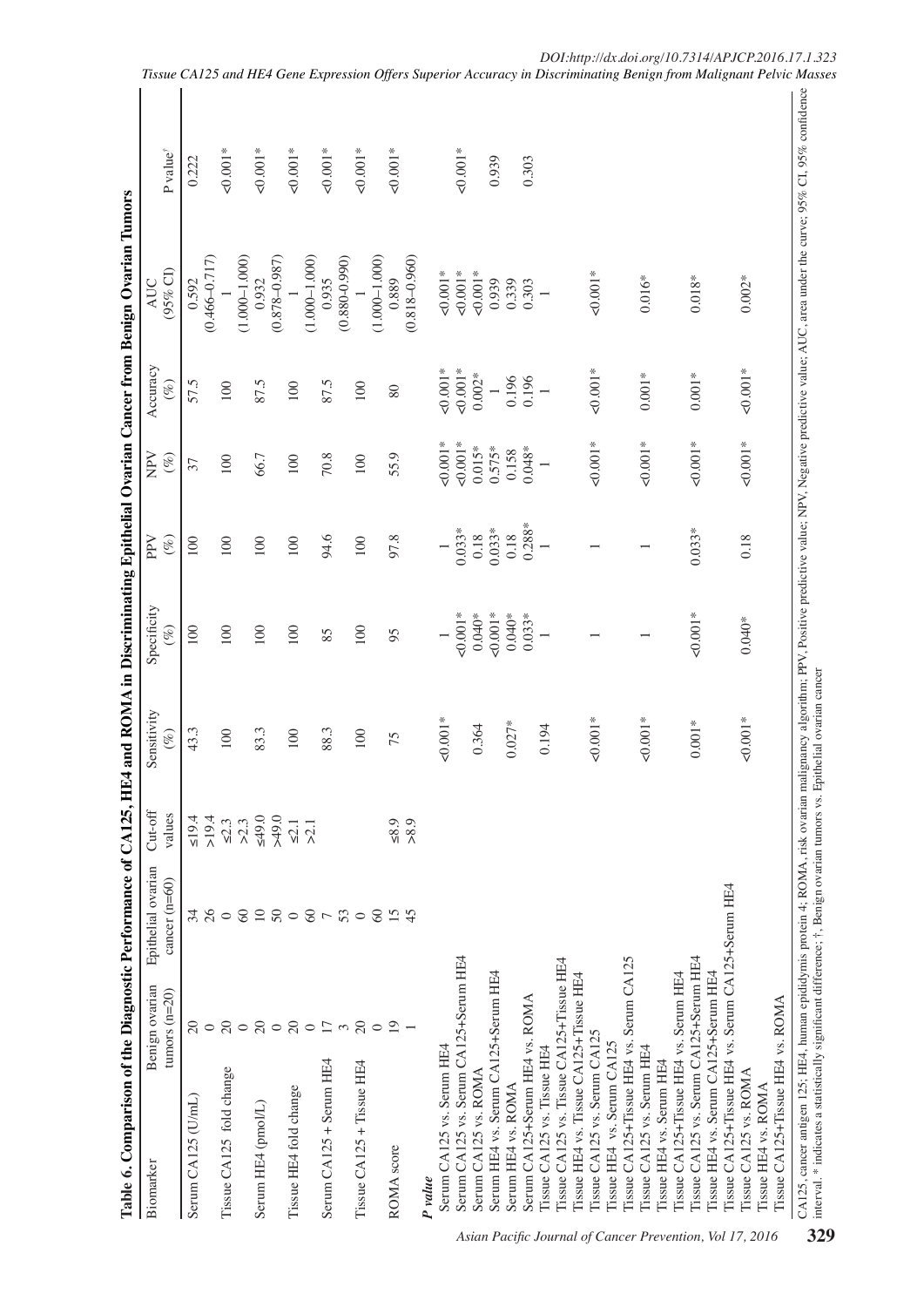risk as early as possible to improve clinical outcome and survival of patients (Kobayashi et al., 2012).

Although several studies have been designed for examining possible associations between serum CA125 or HE4 measurements and ovarian cancer diagnosis, data from previous studies on the use of CA125 and HE4 in the differential diagnosis of ovarian cancer are inconsistent. There may be several explanations for the heterogeneity observed among previous studies, and in our opinion, the most intriguing are the differences in the study design, study population, demographic characteristics of patients, ovarian cancer prevalence, sample size, control group (healthy women or women with benign diseases), methods of measuring serum CA125 or HE4 levels (ELISA or chemiluminescent microparticle immunoassay) and cutoff values of CA125/HE4 assays (manufacturer or clinical practice). Furthermore, several studies did not take into account the effect of the uneven distribution of patients in pre- and post-menopausal status, histological subtypes and FIGO stages when interpreting the results of CA125 and HE4 measurements (Moore et al., 2009; Moore et al., 2010; Kim et al., 2011; Montagnana et al., 2011; Ruggeri et al., 2011; Van Gorp et al., 2011). Overall, each of these points theoretically represent a source of heterogeneity among studies likely influencing the markers' diagnostic performances.

The improvement of specificity without compromising sensitivity is essential for determining the risk of malignancy in patients presenting with pelvic mass. Although an inexpensive, sensitive and specific serum test would be the most attractive approach for diagnosing ovarian cancer, fundamental limitations of this approach have been recognized. In light of these observations, new tools for the diagnosis of ovarian cancer are urgently needed.

We investigated the clinical utility of tissue CA125 and HE4 gene expression in comparison to serum CA125 and HE4 in assessing the likelihood of malignancy in a cohort of Egyptian women with a pelvic mass.

In the current study, serum CA125 and HE4 levels as well as the ROMA scores differed among healthy controls, benign ovarian tumor women and EOC women. Our results are somewhat consistent with those of previous studies (Hellström et al., 2003; Moore et al., 2008; Huhtinen et al., 2009; Montagnana et al., 2009; Moore et al., 2009; Moore et al., 2010; Nolen et al., 2010; Bandiera et al., 2011; Molina et al., 2011; Park et al., 2011; Van Gorp et al., 2011; Karlsen et al., 2012; Park et al., 2012), which reported that serum CA125 and HE4 levels were significantly higher in ovarian cancer women than those in benign ovarian tumor women and in healthy women. In accordance with previous observations (Escudero et al., 2011), our results showed that serum CA125 and HE4 levels were found to be related to FIGO stage with higher concentrations in late stages (stage III/IV) than in early stages (stage I/II).

Our results showed that the fold change of MUC16 expression was significantly higher in EOC patients than that in benign ovarian tumor patients. Previous reports indicated that significant levels of CA125 were found in deposits of endometriosis and in some benign ovarian

tumors (Meden and Fattahi-Meibodi, 1998; Fuith et al., 1987; Niloff et al., 1984).

Results of the current study revealed that the fold change of WFDC2 expression was significantly higher in EOC patients than that in benign ovarian tumor patients. Gene expression profiles indicated that WFDC2 is one of the most frequently upregulated genes in epithelial ovarian carcinomas with the highest expression being reported in serous ovarian carcinomas (Galgano et al., 2006). The mechanism of HE4 overexpression in ovarian cancer is not clear. However, it has been demonstrated that the chromosomal region where HE4 is located is frequently amplified in ovarian cancer and breast cancer (Berry et al., 2004).

Our data clearly demonstrated that serum HE4 displayed better diagnostic performance when compared with serum CA125 in differentiating EOC patients from those with benign ovarian tumors. These results support the hypothesis that HE4 could replace CA125 measurement as a standalone biomarker for ovarian cancer diagnosis.

Prior studies have reported conflicting results about the accuracy of serum CA125 and HE4 in the differential diagnosis of ovarian cancer. Several studies have demonstrated that HE4 had a better diagnostic performance than CA125 for discriminating ovarian cancer from benign gynecologic diseases (Moore et al., 2008; Huhtinen et al., 2009; Holcomb et al., 2011; Ortiz-Muñoz et al., 2014). A previous meta-analysis by Yu et al., (Yu et al., 2012) has reported that HE4 was found to be better than CA125 as an indicator for the diagnosis of ovarian cancer. In a subsequent systematic review, Ferraro et al., revised the available literature on the comparison between the diagnostic accuracy of HE4 and CA125. They suggested that HE4 measurement seems to be superior to CA125 in terms of diagnostic performance for the identification of ovarian cancer in women with suspected gynecological diseases (Ferraro et al., 2013). Furthermore, Yang et al., gathered all the evidence reported in literature on the clinical value of serum HE4 in the diagnosis of ovarian cancer. They demonstrated that the sensitivity and specificity of HE4 was higher than that of CA125 (Yang et al., 2013). Recently, Zhen et al., conducted a meta-analysis of the available evidence on the diagnostic accuracy of HE4 and CA125. They reported that HE4 appears to be superior to CA125 regarding diagnostic accuracy in distinguishing ovarian cancer from other benign gynecological diseases (Zhen et al., 2014). Conversely, in other studies (Park et al., 2011; Van Gorp et al., 2011; Li et al., 2012), it has been indicated that HE4 did not perform significantly better than CA125 in the diagnosis of ovarian cancer. Also, Li et al., (Li et al., 2012) performed a meta-analysis and demonstrated that HE4 is not superior to CA125 in predicting ovarian cancer.

Data of the present study showed that the combination of serum HE4 with serum CA125 displayed better diagnostic performance than serum CA125 alone, while revealed similar performance to that of serum HE4 in distinguishing ovarian cancer from benign ovarian tumors. These findings make it reasonable that the combination improved CA125 but not HE4 performance.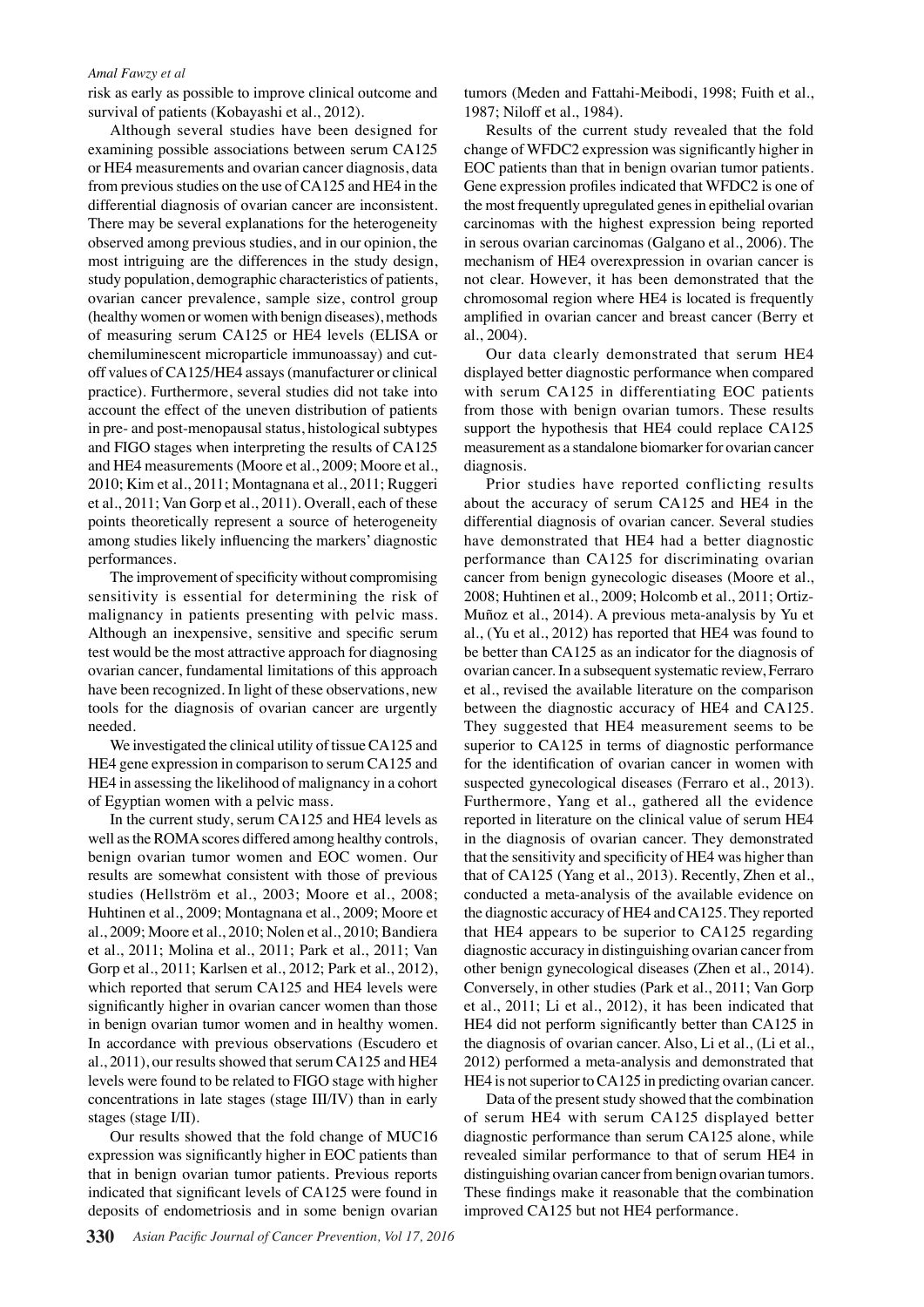Several studies (Moore et al., 2008; Huhtinen et al., 2009; Moore et al., 2009; Escudero et al., 2011; Lenhard et al., 2011; Freydanck et al., 2012; Zhen et al., 2014) reported that the combination of serum HE4 with serum CA125 further enhanced the diagnostic accuracy when compared with either maker alone, suggesting that when used in combination, the two markers HE4 and CA125 complement each other, as each improves the discriminatory performance of the other. On the contrary, Jacob et al., suggested that no benefit from combining HE4 and CA125 in the clinical setting (Jacob et al., 2011).

In our study, although ROMA yielded a significantly better diagnostic performance than that of serum CA125 alone, ROMA did not perform significantly better than serum HE4 and serum HE4 plus serum CA125 combination for the differentiation between EOC patients and those with benign ovarian tumors.

Previous studies on the diagnostic performance of ROMA compared to either CA125 or HE4 in the differential diagnosis of ovarian cancer have provided conflicting results. Several reports have demonstrated that ROMA had a better diagnostic performance than either marker alone (Moore et al., 2008; Moore et al., 2009; Bandiera et al., 2011; Molina et al., 2011; Moore et al., 2011; Ortiz-Muñoz et al., 2014; Fujiwara et al., 2015). These findings appear to be in line with those of Li et al., (Li et al., 2012) who conducted a meta-analysis to clarify conflicting results existing in the diagnostic performance comparison among ROMA, HE4 and CA125. They suggested that ROMA was less specific but more sensitive than HE4, while both ROMA and HE4 were more specific than CA125 for EOC prediction. On contrary, a previous report (Montagnana et al., 2011) has demonstrated that ROMA did not show better diagnostic performance than HE4 alone in the diagnosis of ovarian cancer. Additionally, in another study (Van Gorp et al., 2011), it has been reported that combining HE4 and CA125 in the ROMA improved HE4 but not CA125 performance, indicating that ROMA and HE4 did not perform significantly better than CA125 alone. Recently, Wang et al., performed a meta-analysis to evaluate the diagnostic value of CA125, HE4 and ROMA for diagnosing ovarian cancer. They reported that the three markers had similar discriminatory performance in ovarian cancer diagnosis (Wang et al., 2014).

Here, we reported that tissue CA125 and HE4, either alone or in combination, perform significantly better than serum CA125 alone, serum HE4 alone and serum CA125+serum HE4 combination as well as ROMA in distinguishing EOC patients from benign ovarian tumor patients.

Although our results are promising, further prospective studies on a larger sample population are certainly necessary to reinforce this preliminary evidence and to assess the usefulness of measuring the expression levels of tissue CA125 and HE4 encoding genes more accurately before we can finally conclude that these measurements are of real clinical significance.

In conclusion, findings of the present study not only confirm the diagnostic value of serum CA125 and HE4 levels as well as ROMA already suggested by other reports,

*Tissue CA125 and HE4 Gene Expression Offers Superior Accuracy in Discriminating Benign from Malignant Pelvic Masses* but also add a clinically relevant information, as for the first time we showed that tissue CA125 and HE4 gene expression demonstrates the highest discriminatory power in the differential diagnosis of pelvic masses, suggesting that measuring the expression levels of tissue CA125 and HE4 encoding genes, either alone or in combination, might provide a more accurate tool for distinguishing between EOC patients and those with benign ovarian tumors. Our observations support the notion that a diagnostic approach that accurately detect ovarian cancer would help planning patients' treatment in a more individualized fashion, improving overall patient care and eventually triaging patients to centers of excellence.

#### **References**

- Bandiera E, Romani C, Specchia C, et al (2011). Serum human epididymis protein 4 and Risk for Ovarian Malignancy Algorithm as new diagnostic and prognostic tools for epithelial ovarian cancer management. *Cancer Epidemiol Biomarkers Prev*, **20**, 2496-506.
- Bast RC Jr, Badgwell D, Lu Z, et al (2005). New tumor markers: CA125 and beyond. *Int J Gynecol Cancer*, **15**, 274-81.
- Berek JS, Crum C, Friedlander M (2012). Cancer of the ovary, fallopian tube, and peritoneum. *Int J Gynaecol Obstet*, **119,**  118-29.
- Berry NB, Cho YM, Harrington MA, et al (2004). Transcriptional targeting in ovarian cancer cells using the human epididymis protein 4 promoter. *Gynecol Oncol*, **92**, 896-904.
- Buamah P (2000). Benign conditions associated with raised serum CA-125 concentration. *J Surg Oncol*, **75**, 264-5.
- Chung SH, Lee SY, Ju W, Kim SC (2013). Clinical efficacy of serum human epididymis protein 4 as a diagnostic biomarker of ovarian cancer: A pilot study. *Obstet Gynecol Sci*, **56**, 234-41.
- DeLong ER, DeLong DM, Clarke-Pearson DeL (1988). Comparing the areas under two or more correlated receiver operating characteristic curves: a nonparametric approach. *Biometrics*, **44**, 837-45.
- Duffy MJ, Bonfrer JM, Kulpa J, et al (2005). CA125 in ovarian cancer: European Group on Tumor Markers guidelines for clinical use. *Int J Gynecol Cancer*, **15**, 679 -91.
- Escudero JM, Auge JM, Filella X, et al (2011). Comparison of serum human epididymis protein 4 with cancer antigen 125 as a tumor marker in patients with malignant and nonmalignant diseases. *Clin Chem*, **57**, 1534-44.
- Ferlay J, Soerjomataram I, Ervik M, et al (2013). GLOBOCAN 2012 v1.0, Cancer Incidence and Mortality Worldwide: IARC CancerBase No. 11 [Internet]. Lyon, France: International Agency for Research on Cancer, Available from: http://globocan.iarc.fr, accessed on June 01, 2015.
- Ferraro S, Braga F, Lanzoni M, et al (2013). Serum human epididymis protein 4 vs carbohydrate antigen 125 for ovarian cancer diagnosis: a systematic review. *J Clin Pathol*, **66**, 273-81.
- Freydanck MK, Laubender RP, Rack B, et al (2012). Two-marker combinations for preoperative discrimination of benign and malignant ovarian masses. *Anticancer Res*, **32**, 2003-8.
- Fuith LC, Daxenbichler G, Dapunt O (1987). CA 125 in the serum and tissue of patients with gynecological disease. *Arch Gynecol Obstet*, **241**, 157-64.
- Fujiwara H, Suzuki M, Takeshima N, et al (2015). Evaluation of human epididymis protein 4 (HE4) and Risk of Ovarian Malignancy Algorithm (ROMA) as diagnostic tools of type I and type II epithelial ovarian cancer in Japanese women. *Tumour Biol*, **36**, 1045-53.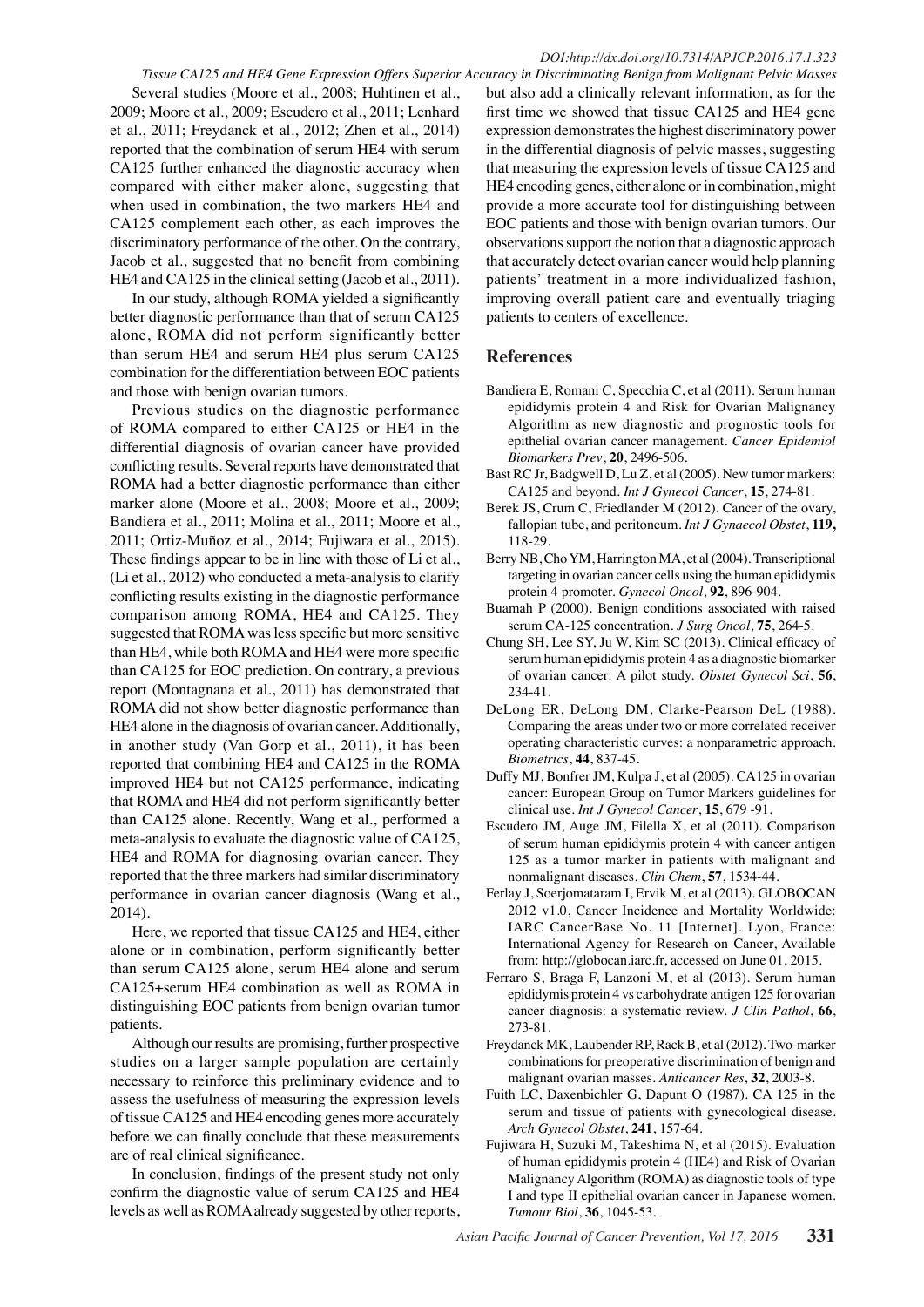- Galgano MT, Hampton GM, Frierson HF Jr (2006). Comprehensive analysis of HE4 expression in normal and malignant human tissues. *Mod Pathol*, **19**, 847-53.
- Havrilesky LJ, Whitehead CM, Rubatt JM, et al (2008). Evaluation of biomarker panels for early stage ovarian cancer detection and monitoring for disease recurrence. *Gynecol Oncol*, **110**, 374-82.
- Hellström I, Raycraft J, Hayden-Ledbetter M, et al (2003). The HE4 (WFDC2) protein is a biomarker for ovarian carcinoma. *Cancer Res*, **63**, 3695-700.
- Hertlein L, Stieber P, Kirschenhofer A, et al (2012). Human epididymis protein 4 (HE4) in benign and malignant diseases. *Clin Chem Lab Med*, **50**, 2181-8.
- Holcomb K, Vucetic Z, Miller MC, Knapp RC (2011). Human epididymis protein 4 offers superior specificity in the differentiation of benign and malignant adnexal masses in premenopausal women. *Am J Obstet Gynecol*, **205**, 358. 1-6.
- Huhtinen K, Suvitie P, Hiissa J, et al (2009). Serum HE4 concentration differentiates malignant ovarian tumours from ovarian endometriotic cysts. *Br J Cancer*, **100**, 1315-9.
- Jacob F, Meier M, Caduff R, et al (2011). No benefit from combining HE4 and CA125 as ovarian tumor markers in a clinical setting. *Gynecol Oncol*, **121**, 487-91.
- Karlsen MA, Sandhu N, Høgdall C, et al (2012). Evaluation of HE4, CA125, risk of ovarian malignancy algorithm (ROMA) and risk of malignancyindex (RMI) as diagnostic tools of epithelial ovarian cancer in patients with a pelvic mass. *Gynecol Oncol*, **127**, 379-83.
- Kim YM, Whang DH, Park J, et al (2011). Evaluation of the accuracy of serum human epididymis protein 4 in combination with CA125 for detecting ovarian cancer: a prospective case-control study in a Korean population. *Clin Chem Lab Med*, **49**, 527-34.
- Kobayashi E, Ueda Y, Matsuzaki S, et al (2012). Biomarkers for screening, diagnosis, and monitoring of ovarian cancer. *Cancer Epidemiol Biomarkers Prev*, **21**, 1902-12.
- Lenhard M, Stieber P, Hertlein L, et al (2011). The diagnostic accuracy of two human epididymis protein 4 (HE4) testing systems in combination with CA125 in the differential diagnosis of ovarian masses. *Clin Chem Lab Med*, **49**, 2081-8.
- Li F, Tie R, Chang K, et al (2012). Does risk for ovarian malignancy algorithm excel human epididymis protein 4 and CA125 in predicting epithelial ovarian cancer: a meta-analysis. *BMC Cancer*, **12**, 258.
- Livak KJ, Schmittgen TD (2001). Analysis of relative gene expression data using real-time quantitative PCR and the 2(−Delta Delta C(T)) Method. *Methods*, **25**, 402-8.
- Medeiros LR, Rosa DD, da Rosa MI, Bozzetti MC (2009). Accuracy of CA 125 in the diagnosis of ovarian tumors: a quantitative systematic review. *Eur J Obstet Gynecol Reprod Biol*, **142**, 99-105.
- Meden H, Fattahi-Meibodi A (1998). CA 125 in benign gynecological conditions. *Int J Biol Markers*, **13**, 231-7.
- Miralles C, Orea M, España P, et al (2003). Cancer antigen 125 associated with multiple benign and malignant pathologies. *Ann Surg Oncol*, **10**, 150-4.
- Molina R, Auge JM, Escudero JM, et al (2008). Mucins CA 125, CA 19.9, CA 15.3 and TAG-72.3 as tumor markers in patients with lung cancer: comparison with CYFRA 21-1, CEA, SCC and NSE. *Tumour Biol*, **29**, 371-80.
- Molina R, Escudero JM, Augé JM, et al (2011). HE4 a novel tumour marker for ovarian cancer: comparison with CA 125 and ROMA algorithm in patients with gynaecological diseases. *Tumour Biol*, **32**, 1087-95.
- Molina R, Ojeda B, Filella X, et al (1992). A prospective study of tumor markers CA 125 and CA 19.9 in patients with

epithelial ovarian carcinomas. *Tumour Biol*, **13**, 278-86.

- Montagnana M, Danese E, Ruzzenente O, et al (2011). The ROMA (risk of ovarian malignancy algorithm) for estimating the risk of epithelial ovarian cancer in women presenting with pelvic mass: is it really useful? *Clin Chem Lab Med*, **49**, 521-5.
- Montagnana M, Lippi G, Ruzzenente O, et al (2009). The utility of serum human epididymis protein 4 (HE4) in patients with a pelvic mass. *J Clin Lab Anal*, **23**, 331-5.
- Moore RG, Brown AK, Miller MC, et al (2008). The use of multiple novel tumor biomarkers for the detection of ovarian carcinoma in patients with a pelvic mass. *Gynecol Oncol*, **108**, 402-8.
- Moore RG, McMeekin DS, Brown AK, et al (2009). A novel multiple marker bioassay utilizing HE4 and CA125 for the prediction of ovarian cancer in patients with a pelvic mass. *Gynecol Oncol*, **112**, 40-6.
- Moore RG, Miller MC, Disilvestro P, et al (2011). Evaluation of the diagnostic accuracy of the risk of ovarian malignancy algorithm in women with a pelvic mass. *Obstet Gynecol*, **118**, 280-8.
- Moore RG, Jabre-Raughley M, Brown AK, et al (2010). Comparison of a novel multiple marker assay vs the Risk of Malignancy Index for the prediction of epithelial ovarian cancer in patients with a pelvic mass. *Am J Obstet Gynecol*, **203**, 1-6.
- Niloff JM, Knapp RC, Schaetzl E, Reynolds C, Bast RC Jr (1984). CA125 antigen levels in obstetric and gynecologic patients. *Obstet Gynecol*, **64**, 703-7.
- Nolen B, Velikokhatnaya L, Marrangoni A, et al (2010). Serum biomarker panels for the discrimination of benign from malignant cases in patients with an adnexal mass. *Gynecol Oncol*, **117**, 440-55.
- Ortiz-Muñoz B, Aznar-Oroval E, García García A, et al (2014). HE4, Ca125 and ROMA algorithm for differential diagnosis between benign gynaecological diseases and ovarian cancer. *Tumour Biol*, **35**, 7249-58.
- Park Y, Lee JH, Hong DJ, Lee EY, Kim HS (2011). Diagnostic performances of HE4 and CA125 for the detection of ovarian cancer from patients with various gynecologic and nongynecologic diseases. *Clin Biochem*, **44**, 884-8.
- Park Y, Kim Y, Lee EY, Lee JH, Kim HS (2012). Reference ranges for HE4 and CA125 in a large Asian population by automated assays anddiagnostic performances for ovarian cancer. *Int J Cancer*, **130**, 1136-44.
- Partheen K, Kristjansdottir B, Sundfeldt K (2011). Evaluation of ovarian cancer biomarkers HE4 and CA-125 in women presenting with a suspicious cystic ovarian mass. *J Gynecol Oncol*, **22**, 244-52.
- Rosen DG, Wang L, Atkinson JN, et al (2005). Potential markers that complement expression of CA125 in epithelial ovarian cancer. *Gynecol Oncol*, **99**, 267-77.
- Ruggeri G, Bandiera E, Zanotti L, et al (2011). HE4 and epithelial ovarian cancer: comparison and clinical evaluation of two immunoassays and a combination algorithm. *Clin Chim Acta*, **412**, 1447-53.
- Seibaek L, Petersen LK, Blaakaer J, Hounsgaard L (2011). Symptom interpretation and health care seeking in ovarian cancer. *BMC Women's Health*, **11**, 31.
- Somigliana E, Viganò P, Tirelli AS, et al (2004). Use of the concomitant serum dosage of CA 125, CA 19-9 and interleukin-6 to detect the presence of endometriosis. Results from a series of reproductive age women undergoing laparoscopic surgery for benign gynecological conditions. *Hum Reprod*, **19**, 1871-6.
- Sturgeon CM, Duffy MJ, Stenman UH, et al (2008). National academy of clinical biochemistry laboratory medicine